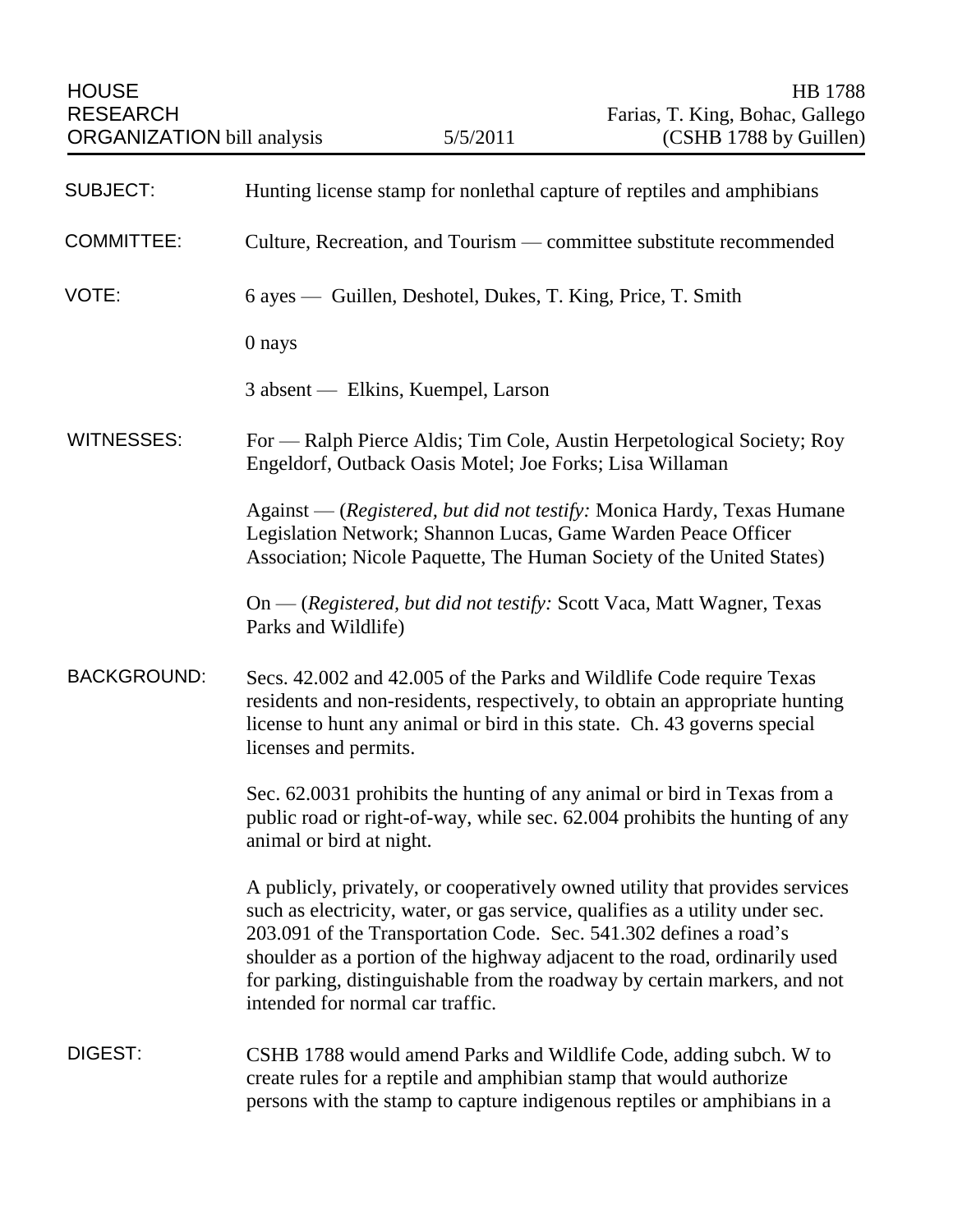nonlethal manner on the shoulder of a road or on unpaved areas of public rights-of-way.

The Parks and Wildlife Commission would be required to create the form and design of the stamps, as well as the method by which stamps would be issued under the law. The stamp would not be valid unless signed on the face by the person to whom it was issued. The commission would have the authority to create other ways to identify people who bought the stamp from automated outlets.

Under CSHB 1788, the yearly period for a valid stamp would extend from September 1 of one year until August 31 of the following year, unless the commission set different start and end dates. The stamp would be valid only for the yearly period for which it was issued, without regard to the date when the stamp was acquired. For the first set of stamps issued by TPWD, the validity period would run from the date of first availability to the end of the first annual period set by the commission, and would cost an amount equal to the yearly fee plus a prorated amount for the partial year starting at the date of first availability.

The stamp would cost \$10, and TPWD also could issue non-valid editions of the stamp for a fee set by the commission. Revenue generated from the sale of the stamps would be credited to the game, fish, and water safety account.

Under the bill, the possession of a stamp alone would not be adequate authorization to capture indigenous amphibians or reptiles either without a hunting license under other sections in the code, or during a time or through a method not otherwise authorized.

CSHB 1788 would allow a person performing oil and gas exploration or an employee of a utility performing employment duties to capture a reptile or amphibian by nonlethal means and release it later without having a hunting license or stamp.

A violation of the stamp requirement under sec. 43.901 would be classified as a Class C Parks and Wildlife Code misdemeanor. If a nonexempt person were caught in an area described by the bill capturing by nonlethal means a species covered by the bill and failed or refused to show a stamp to a game warden or peace officer, it would be presumed that the person had violated the bill's requirements.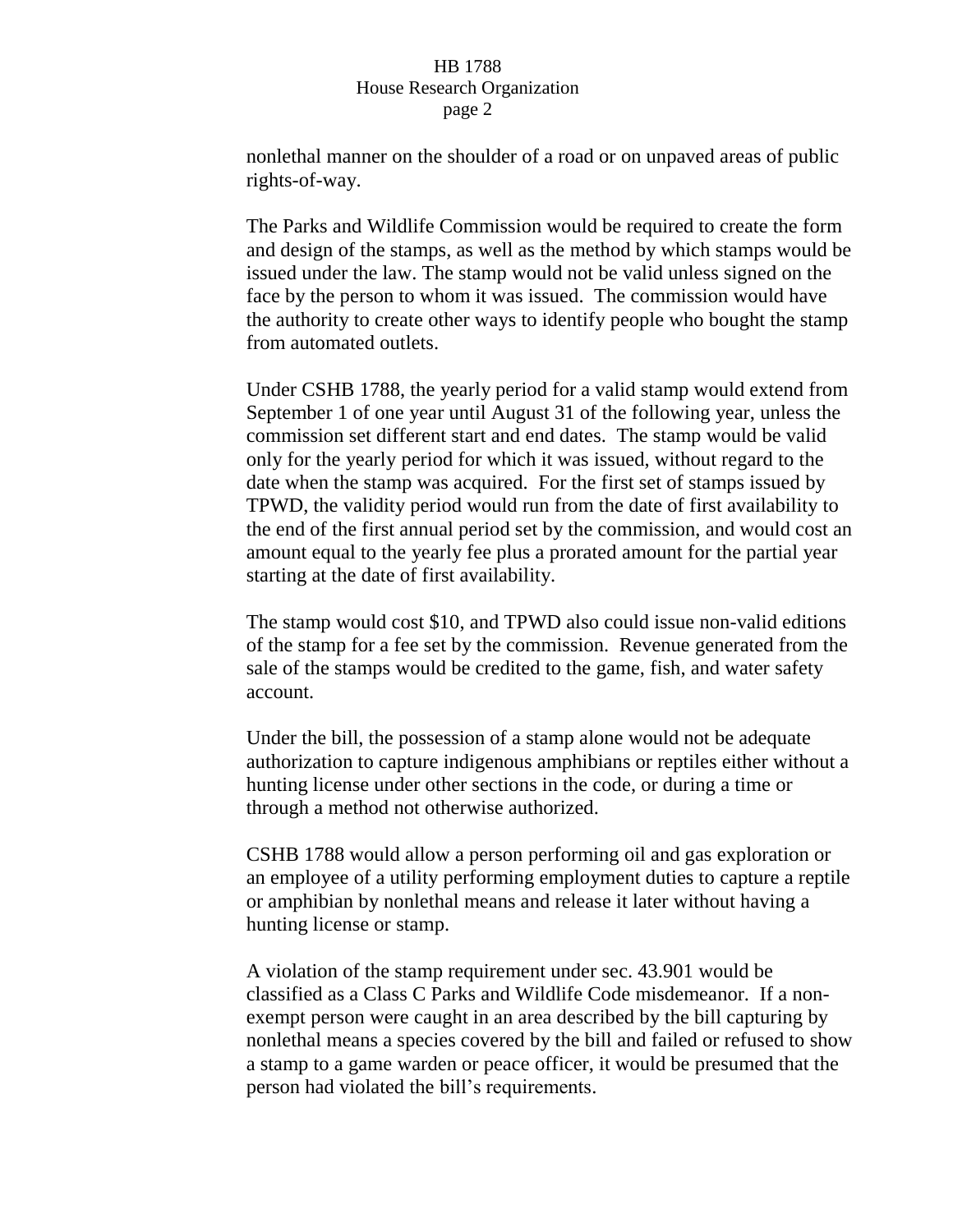The bill also would require reptile and amphibian collectors to wear reflective clothing that had at least 144 squares inches of reflective material on the front and back. CSHB 1788 would require the commission to adopt rules to implement changes made by the bill by March 1, 2012. The bill would take immediate effect if finally passed by a two-thirds record vote of the membership of each house. Otherwise, it would take effect September 1, 2011. **SUPPORTERS** SAY: CSHB 1788 would be an effective way to generate revenue for the state through permit fees and tourism dollars. The fee collected from the issuance of the \$10 stamp and required hunting license would generate an estimated \$105,698 annually that would be deposited into the game, fish, and water safety account. Many herpetologists agree that anyone seeking to enjoy the natural resources of this state should have to pay a fee for that benefit. Over 50 percent of respondents to informal online polls supporting this bill were persons located outside of Texas. The interest in reptile collection would result in an increase of visitors to Texas during the summer months, thereby giving the tourism industry a boost. The entire state, especially rural communities that have suffered most from the prohibition of this hobby, would benefit from this bill during a difficult economic time. Safety concerns would not be an issue with this bill. CSHB 1788 specifically would limit collecting to road shoulders and unpaved public rights-of-way, preventing participants from capturing animals from the roads and highways. Because collecting normally occurs at night in Texas' rural communities, safety would be ensured by activity during times of less traffic and areas with fewer people. This hobby would be practiced with non-dangerous collection equipment, such as a flashlight, as opposed to a gun. CSHB 1788 also would require that collectors wear reflective clothing while looking for animals. Additionally, because the bill would require anyone interested in collecting reptiles or amphibians to purchase a hunting license as well as a stamp, it would enforce the requirement that both resident and non-resident collectors were licensed. The bill's repeal of the current roadside hunting ban would affect only a very small population, and therefore would not restore safety concerns the ban worked to alleviate in the first place.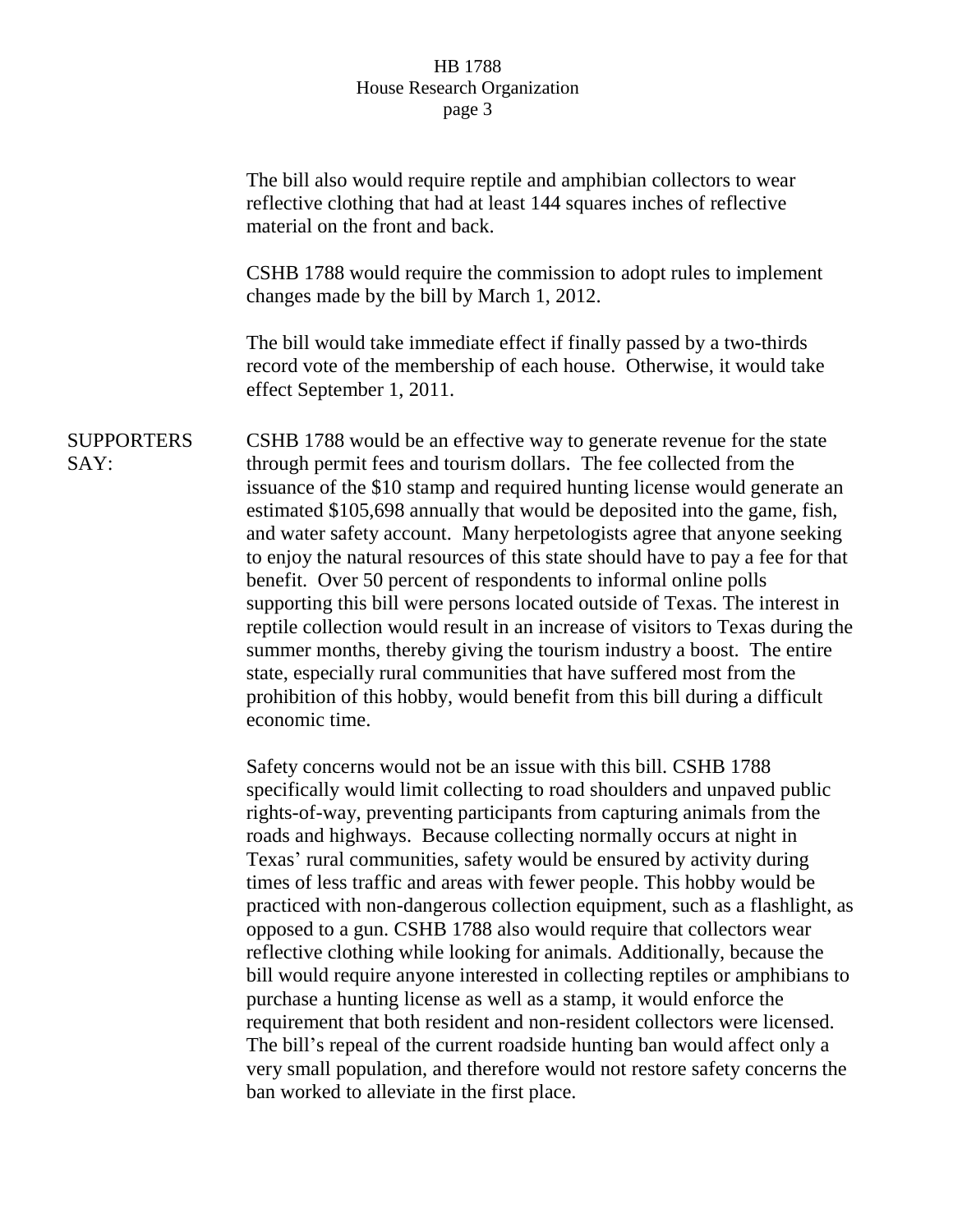CSHB 1788 would not create an opportunity for abuse by persons performing oil and gas exploration or utility workers. Under the Texas Administrative Code, persons without a nongame permit are limited in the number of animals they can possess at any time. Therefore, although these workers would not be required to possess a hunting license and stamp under the bill, they would not be allowed to exploit the exemption provided by CSHB 1788. **OPPONENTS** SAY: Although CSHB 1788 would appear to be a way to generate revenue for the state, it also would create major safety and biological issues for Texas. Reptile and amphibian collectors often search for animals while driving at low speeds on Texas roads, an activity called "cruising." Regardless of whether the collection occurred at night, this type of driving would create foreseeable accidents from collisions involving "cruisers" and drivers traveling safely along Texas's roads and highways. The Texas ecosystem also would suffer. Because the bill would not limit the number of reptiles or amphibians collected by enthusiasts, Texas could experience mass depletion of wildlife. The great interest from persons outside of Texas largely stems from the fact that this type of collection has been prohibited in some neighboring states. The current bans that protect both the people and wildlife in Texas already are working well. CSHB 1788 would increase the burden of enforcement on TPWD. Searching for reptiles and amphibians at night requires the use of hunting spotlights from the roads. The public contacts the department when these lights are spotted, either to complain or to alert wardens of illegal hunting activity. If CSHB 1788 were enacted, TPWD would experience an increase in calls and overall workload as wardens are required to respond to every call. Additionally, the bill would make it very difficult for wardens to enforce illegal hunting activity for other animals, as a suspect could easily claim they were collecting reptiles or amphibians. The bill would only increase the workload of law enforcement personnel in the state.

> The exemption for utility and oil and gas workers under the bill could serve as a convenient loophole to the bill's requirement of both a hunting license and permit to collect reptiles and amphibians. CSHB 1788 would set no limitations for the time one of these workers could possess animals, nor would it limit the number of animals they could possess. This exemption would provide an efficient vehicle for the illegal trade of